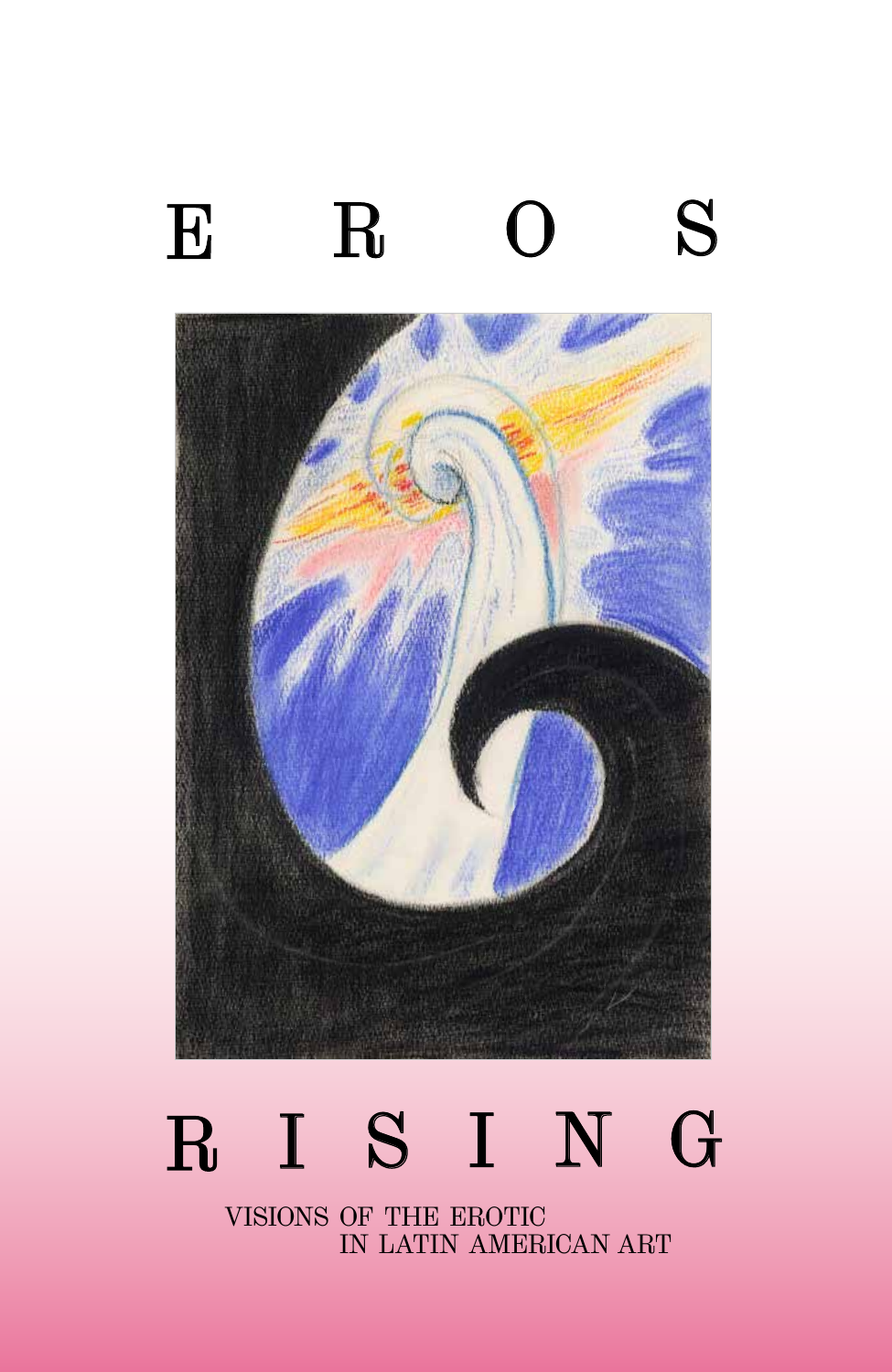

*↑Fig. 2:<br>David Lamelas<br>On the Moon, Crash of Light, 2015<br>Pastel and pencil on paper<br>20 × 14<sup>1/8</sup> in. (51 × 36 cm)* 

*Cover: Fig. 1:*<br>David Lamelas<br>*At Sunrise*, 2015<br>Pastel and pencil on paper<br>20 × 14½ in. (51 × 36 cm)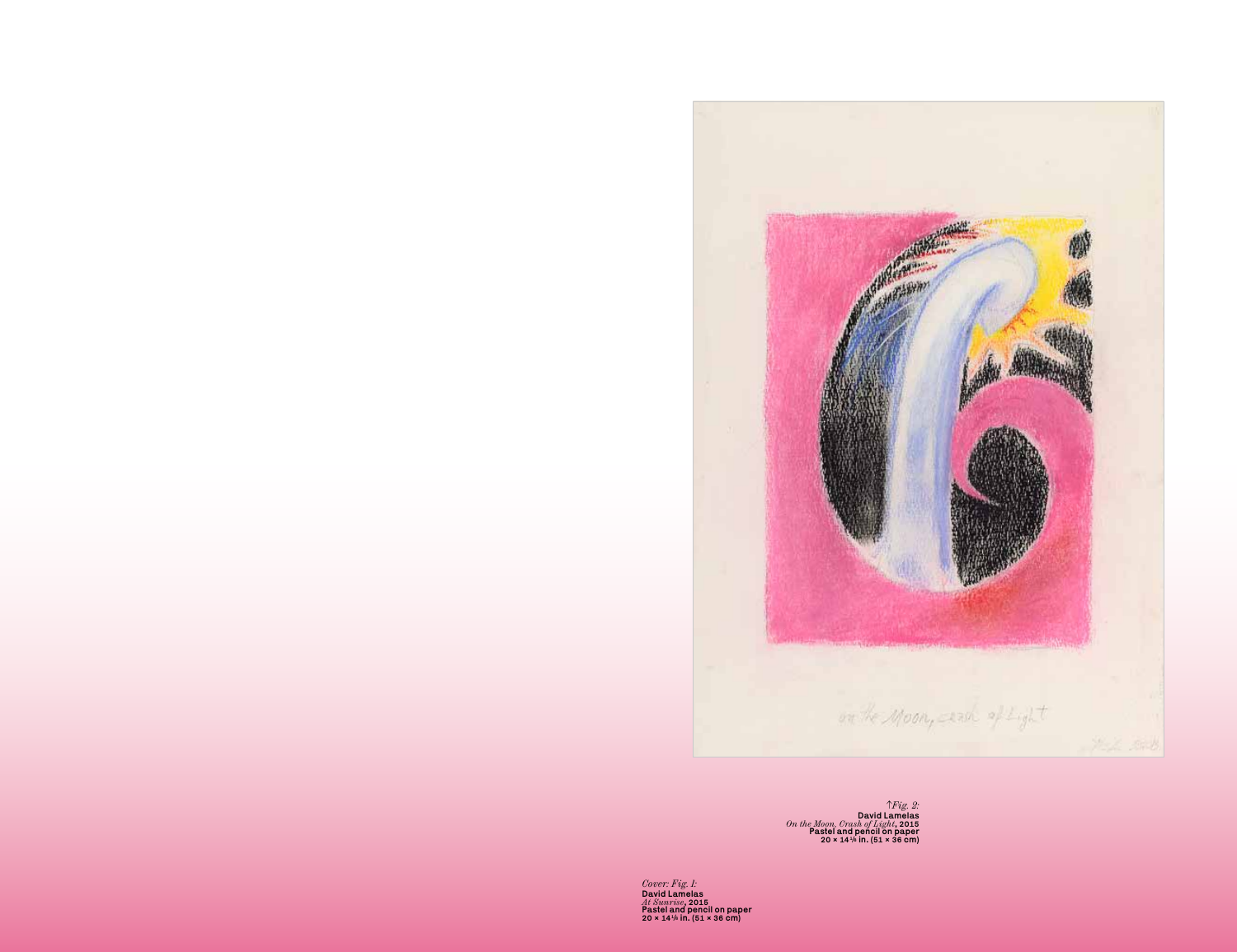

*↑Fig. 3:* David Lamelas *Lluvia de estrellas* (Meteor Shower), 2015 Pastel and pencil on paper 20 × 141/8 in. (51 × 36 cm)

### RISING

 visions of the erotic in latin american art

EROS

#### Mariano López Seoane and Bernardo Mosqueira

\*

*EROS RISING: VISIONS OF THE EROTIC IN LATIN AMERICAN ART* features works by Artur Barrio, Oscar Bony, Carmelo Carrá, Feliciano Centurión, David Lamelas, Carlos Motta, Wynnie Mynerva, La Chola Poblete, Tadáskía, and Castiel Vitorino Brasileiro, ten artists whose practices challenge conventional modes of imagining the erotic experience.<sup>1</sup> Focusing on works on paper, this exhibition draws a tentative chart of different territories, generations, and embodied experiences to explore how artists have given visual expression to sensations, feelings, and ideations that are essentially irrepresentable and ungraspable. The astrological aura in the title and the immediate reference to "visions" point to an open and winding investigation that, more interested in imagination than in determination, defuses the rationalistic protocols of academic research in order to approach what appears as immeasurable and, therefore, indefinable.

This inquiry found its launching pad in three recent and mesmerizing pastels by David Lamelas in the collection of the Institute for Studies on Latin American Art (ISLAA): *At Sunrise* (2015) *(Fig. 1)*, *On the Moon, Crash of Light*  (2015) *(Fig. 2)*, and *Lluvia de estrellas* (Meteor Shower, 2015) *(Fig. 3)*. Their titles point to the celestial bodies above us, sources of delight and wonder for our kind since before time, when they emerged from the "general conglomeration of matter composed of disparate,

incompatible elements," as Ovid describes Chaos.2 If Ovid's *Metamorphoses* presents the dawn of life as a sensuous struggle, Lamelas reminds us, through the thickness of pastel, that constellations are just a snapshot of an ongoing, never-ending cosmic intercourse. These visions of lovemaking, however, barely resemble our most canonical representations of sex. Here, the sun, the moon, and the stars are not discrete figures which then turn to more or less turbulent embraces. We only get a glimpse of them, an explosive tease. We can intuit their presence due to the overlay of colors and shapes, more mirage than razor-sharp silhouettes. These celestial bodies do serve, though, as background and as companions for the true *dramatis persona* of this series: an insidious tongue, mushy and sumptuous, constantly growing, unrolling, fearlessly licking infinity, while always curved at the tip. The tongue: this fascinating organ responsible for the world we taste and swallow as matter and for the world we approach and regurgitate as language. In this series, the tongue is now blue, then black, and later veers into hot pink. A smooth member that, in its unfolding, echoes multiple forms in the earth, in the oceans, in our imaginations, and in the cosmos at large; that becomes a flower, then a hand, then a spring, then the spring, and then transformation itself; and now it's a wave, a hill, a patch of snow, a comet, the moon...

Lamelas unveiled for us what we are tempted to call *cosmic eroticism*.

But we do not want to reach climax so soon. Let's take a breath and rewind.

#### A TALE OF TWO MOTHERS \*\*

IN 1967, *MUNDO NUEVO*, THE INFLUENTIAL Latin American journal published in Paris, devoted its sixteenth issue to "*erotismos*." The plural served as a declaration of intent sustained throughout the hundred pages of motley texts and interventions by artists and writers including Roland Barthes, Leonor Fini, Octavio Paz, and Severo Sarduy. In her conversation with Emir Rodríguez Monegal, the publication's director, Argentine artist Fini offered a reflection on painting that challenges long-standing assumptions and delimitations: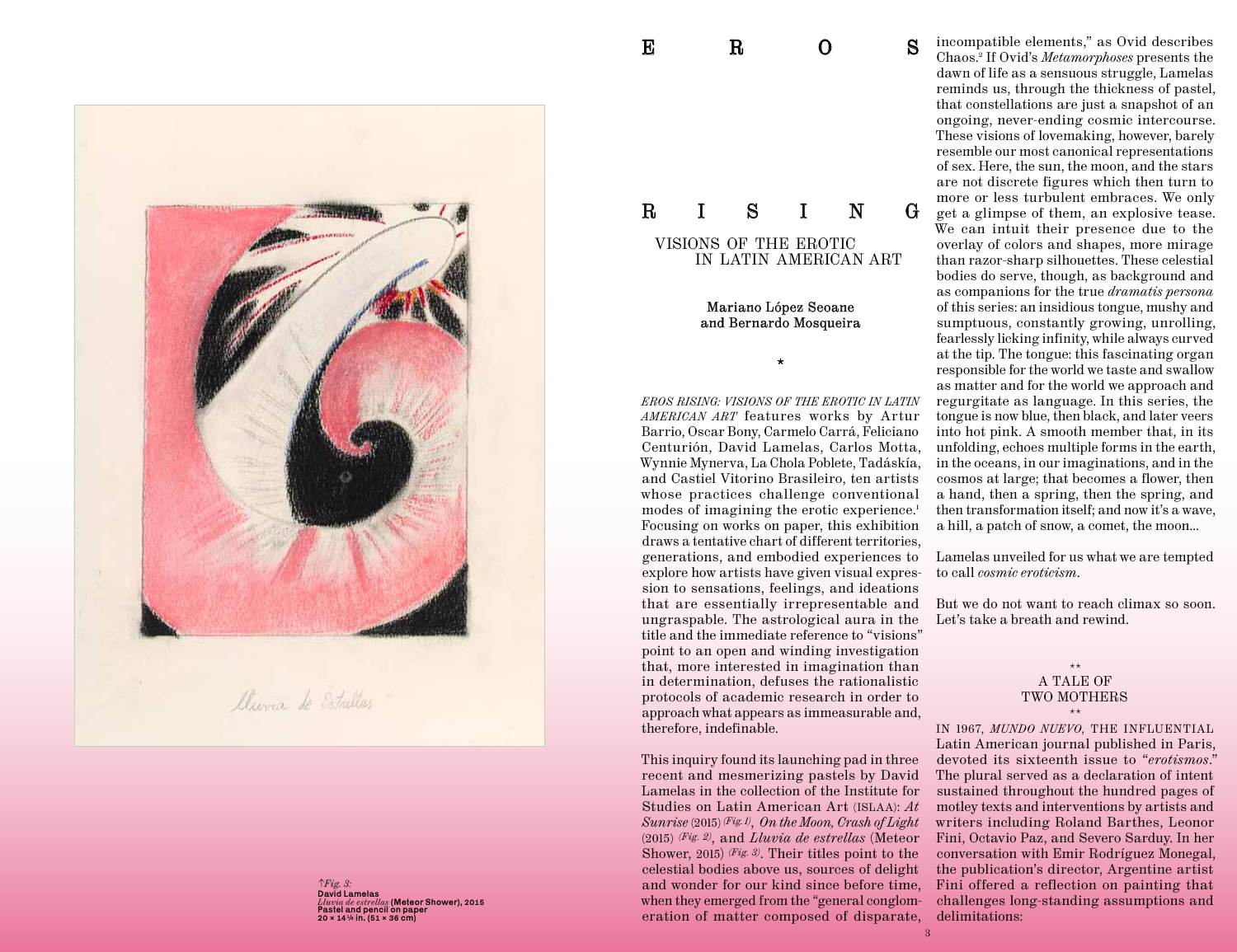I see that I always paint erotic paintings, but…is there any painting that is not erotic? I would like to know which paintings are not erotic. Even Fra Angelico is erotic because eroticism does not depend on theme at all. It can manifest in the way in which a sleeve, a foot or a shadow is drawn; the way in which colors are placed right next to each other.3

Avoiding more conventional definitions, Fini locates eroticism not in the scenes or acts depicted on the canvas, but in the way in which this portrayal is concocted—not in content, but in form. She thus centers the encounter of traces and shapes, colors and contrasts, and the sensuous appeal these elements can surely have. Fini naughtily references Fra Angelico as definite proof: even religious images painted by a Dominican friar, all prudish and chaste, hide in plain sight unknown sensual pleasures. She has a point: we don't need to experience full-blown Stendhal syndrome to realize that gaudy tones and inflamed volutes can produce excitement, the type of pleasure in looking that Freud called *scopophilia*.

A few years later, art critic Marta Traba shared a very different perspective on the matter. Reflecting on the work of Cuban artist Zilia Sánchez, Traba wrote an essay titled "El erotismo y la comunicación," published in the Puerto Rican journal *Zona de carga y descarga* in 1972. Her point of departure is exactly the opposite of Fini's: not only is there art that is not erotic, but also, art in general has progressively abandoned its erotic potential, becoming over-cerebral and cold in the process. Traba refers explicitly to abstract art, to Op art, to kinetic experiments, and to conceptual art of the '60s and '70s; according to her, all of them had arrogantly moved away from eroticism.

The "artistic territory" has grown cold progressively and man [*sic*] can no longer live there, at least not out in the open. He shuts himself up, then, in caves/coteries and transmits from there the signs of a language that becomes more and more hermetic… Art has turned into a cryptography for officiants, which the very officiants have begun to reject, not knowing what to do with it.4

Having abandoned one of "the most effective ways of reconnecting modern art with man [*sic*] and reality," art has cleared the way for the expansion of pornography, "a big animal" that "conquers the immediate support of the audience."<sup>5</sup>

It is clear that Traba is thinking through oppositions and binaries. First, we have erotic art vs. non-erotic art. Then we have eroticism vs. pornography. Binary thinking, as has been observed over and over, tends to be moralistic; that is, it doesn't seem to be capable of seeing beyond good and evil. Thus, when an argument is structured around the opposition of two poles, one of them tends to represent all that is good and pure in the world while the other is a concentrate of all the things that the writer fears, despises, or disdains:

Pornography works on the surface of sexual interests, while erotism offers a mediated, rich and complex approach, turning these interests into expression values….

Erotism is an artistic structure, and pornography is a product of the market….

Erotism creates viewers; pornography makes addicts.6

This compendium of precepts, a distribution of praise and condemnation following crystalclear lines, couldn't be further from the pan-eroticism championed by Fini. Serving dominatrix rectitude, Traba paradoxically succumbs to the square coldness she denounces in abstract and conceptual art. For its part, ready to find and enjoy the erotic wherever it occurs—in the furious crimson of a Renaissance cape or in the geometric hallucinations of Op art—Fini's stance feels more in tune with the generous roundness of Traba's prime example: the undulating surfaces of Sánchez's work.

Sánchez is part of a distinct Latin American lineage working with "strong and splendid erotic contents"7 that comprises Cuban artists Agustín Fernández and Wifredo Lam and extends to our day—including the artists in this exhibition, who in various ways confirm Traba's enthronement of the erotic without giving in to the critic's strict exclusions. Indeed, *Eros Rising* clearly shows that eroticism "substantiates a new relationship between man [*sic*] and the energies of the body" and "supports the expansion of these energies to the whole visible world, animate and inanimate."8



*↑Fig. 4:* Tadáskía *Untitled*, 2021<br>Charcoal, oil pastel, and nail polish on paper Charcoal, oil pastel, and nail polish on paper 20 × 231/4 in. (51 × 59 cm) and 17¾ × 243/8 in. (45 × 62 cm) (diptych)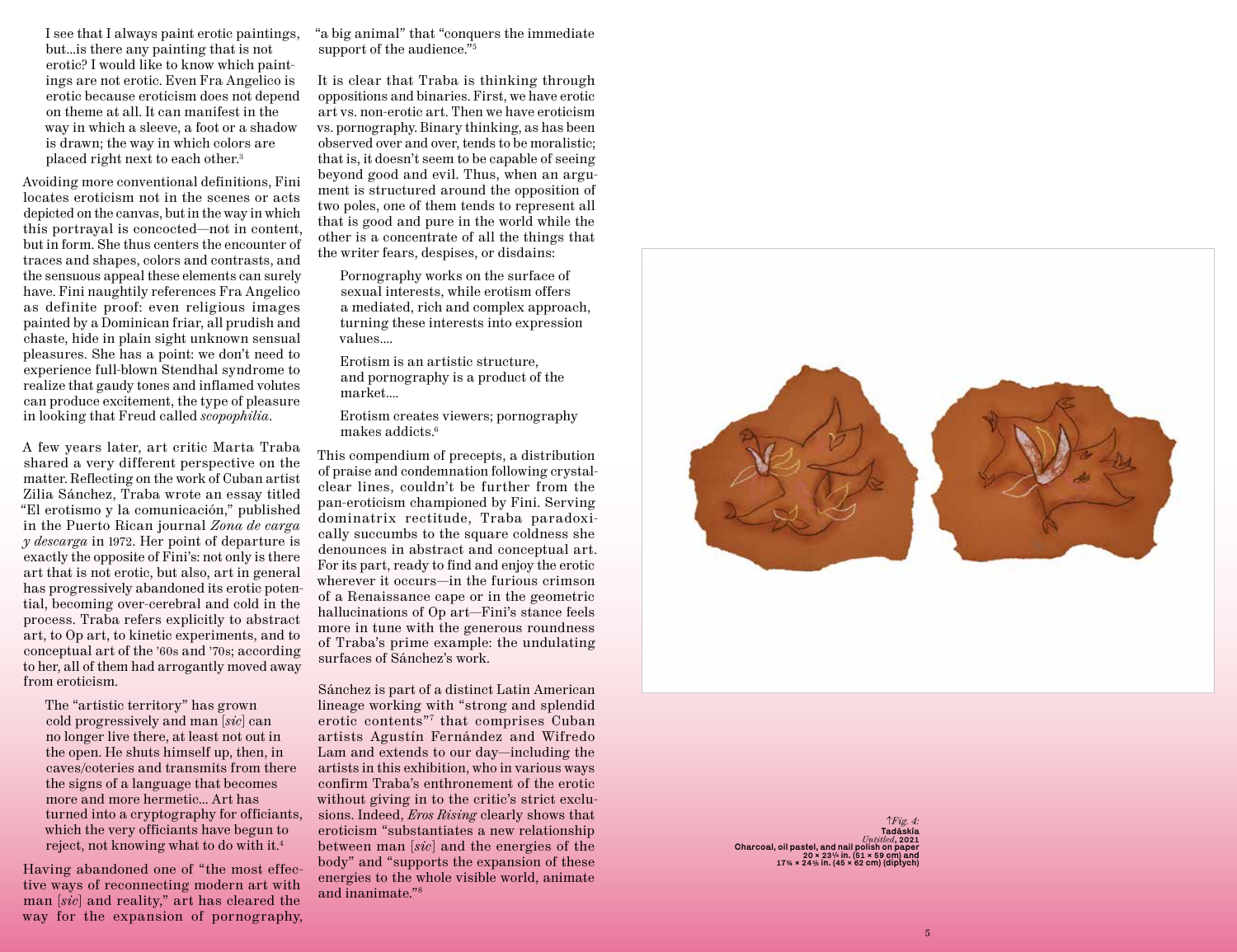|                        | William (III)<br>1111111111 |
|------------------------|-----------------------------|
| $(AA)$ Barrio $Z \neq$ |                             |

*↑Fig. 5:* Artur Barrio *Composição erótica* (Erotic Composition), 1967<br>Graphite on paper<br>12% × 8% in. (31.4 × 22.5 cm)

## \*\*\* GIVING FORM TO ECSTASY

SURE ENOUGH, WHAT WE SEE in the works in this exhibition is not a representation of sexual experience as an intelligible encounter between two human bodies, but an inquiry into the depths and the complexities of erotic experience and the transformative energies it can unleash. While some pieces tension, break, or fragment human or humanlike figuration, others engage forms of other-thanhuman life to create bacchanalian landscapes reminiscent of the wild audacity of myth. And there are still others that imagine the erotic intimately and freely flirting with abstraction, or as a cosmic encounter, an opportunity for tapping into the primordial flux of life as creation.

Whatever the location and the range of Eros they present, these works of art embrace its ambiguities and apparent contradictions: the erotic experience is material so long as it is spiritual, transcendent in its immanence, limited and expansive, individual and uncontained by the self. Through its intricacies, it becomes a pedagogic platform, an instance of (un)learning of our limits and of invention of new forms of life. It thus disrupts the tired dualities of one/another, subject/object, inner/ outer, leading us to a state for which we have no proper words. This is the state that the radical tradition of thinking on sexuality and eroticism triggered by French writers Georges Bataille and Michel Leiris has called *ecstasy*, linking the experience of losing the limits of the self through intense sensual pleasure and pain with the projection of the self to other dimensions, and to the experience of being outside oneself, as in mystic or substanceinduced trances.9 Bataille and Leiris set the tone of an anthropology of ecstasy that will insist, from then on, that intense erotic, mystic, or hallucinatory states border the ungraspable, the ineffable, the inexpressible. These experiences of intense and integral encounter with the material and transcendent being, which overcome the categories that order the world as we have inherited it, will only find their inexact and refracted form in art and in poetry.

Updating and situating this radical tradition, Argentine poet Néstor Perlongher wrote exten-

sively on sexuality and eroticism from his exile in São Paulo. His essay "Poetry and Ecstasy" is especially interesting in this context. Published in 1990, it discusses the possibility, or impossibility, of explaining with words of this world the overwhelming and disarming experience of ecstasy. Perlongher stresses from the beginning of his essay the clear discordance between the trancelike states he is examining and "the bland rococo of our university departments and academic journals."10 Sociology, anthropology, art criticism, and the like cannot do justice to experiences so deep and self-shattering. Poetry, on the other hand, might have the chance of giving voice to the obscure movements of desire.

We will argue similarly that the artists in this exhibition have sought to offer visual form to the mysterious abyss of eroticism. Now, Eros, eroticism, and sexuality have been objects of visual representation since the beginning of time. In a way, the history of these representations coincides pretty much with what is called the history of art. We could say, then, following philosopher Herbert Marcuse and others, that Eros has been rising since before the dawn of civilizations. No doubt about that. But please note the plural, dear reader. And concede that, in certain contexts, some civilizations have received more attention, and study, than others. In this sense, *Eros Rising* wants to honor the trailblazing efforts of a number of Latin American artists, poets, and writers who initiated exciting departures from modern colonial ways of representing desire, sensual pleasure, and sexuality departures that become palpable in the warm and deep universe of Wifredo Lam; in the strange objects and practices dreamt up by Lygia Clark and Tunga; in the rhythmic undulations of Zilia Sánchez; in the *quipus* by Cecilia Vicuña; in the unbridled sensuality of Reinaldo Arenas; in the dark baroque of Severo Sarduy; in the mesmerizing images of Jaider Esbell and Daiara Tukano; in the lyric volutes of Martín Adán and José Lezama Lima. They are all trailblazers of distinct erotic imaginations, open both to our most obscure drives and to the dreamlike liaisons we might establish with what surrounds us and with what looms above us. It is our contention that the artists in this exhibition belong to these fiery lineages, and that the same dangerous liaisons and drives that arouse their precursors pierce through their works.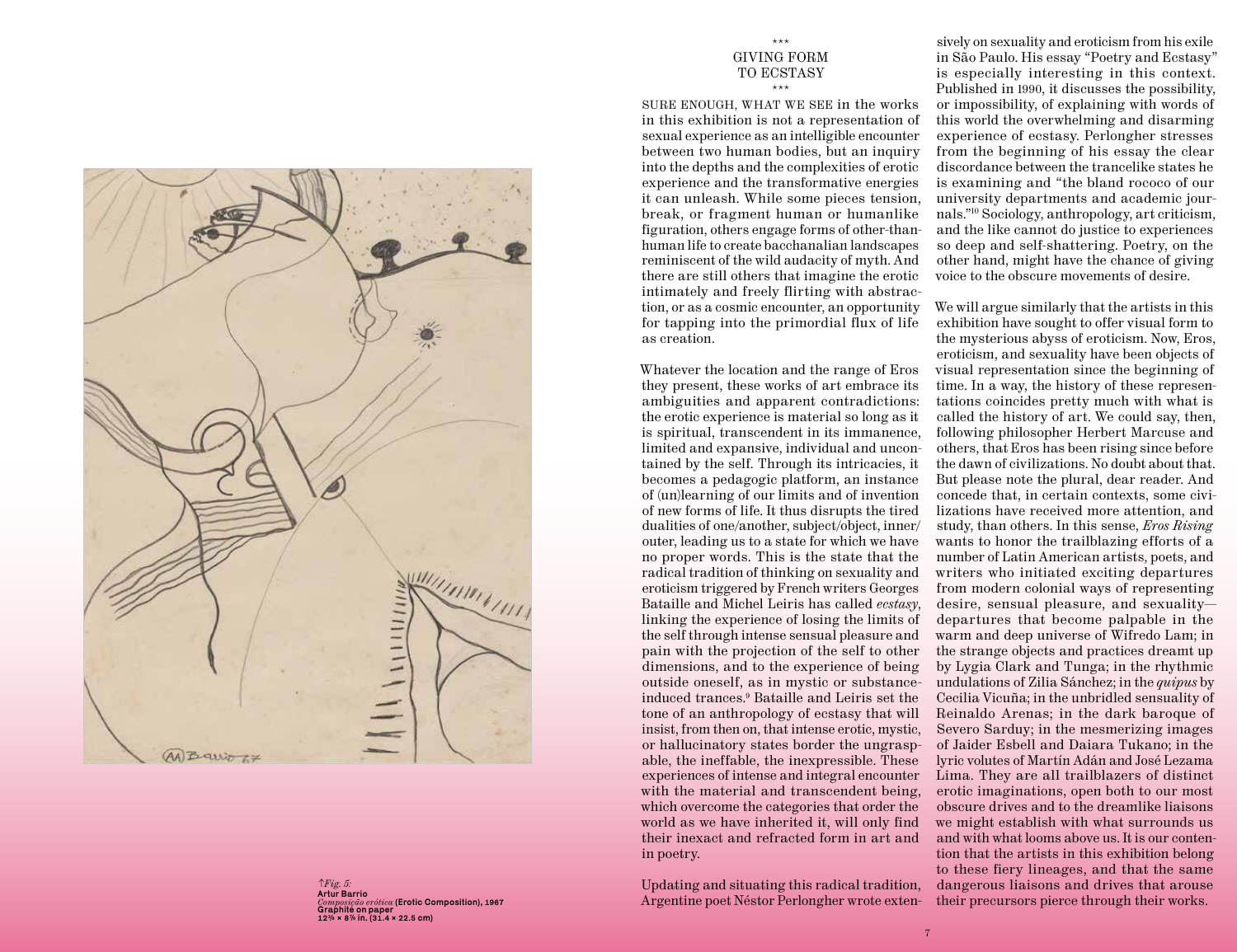#### \*\*\*\* FROM RADICAL FIGURATION TO ABSTRACTION AND BEYOND \*\*\*\*

IN ORDER TO ACHIEVE THEIR devilish task , our artists had to imagine and rework their own cunning strategies, offering in the process a series of unique and varied takes on the matter. For the sake of brevity, we could identify two main approaches in their work: one that makes use of the archives of radical images treasured in myths, in fantasy, and in pornography; and another that recuperates and overcomes the tradi tions of formalism (and Informalismo) and that mobilizes resources that resemble those of abstraction. However, we are not trying to reproduce here the age-old battle between figuration and abstraction. If anything, we would like this opposition to be disproved. After all, the works in this exhibition teach us that renouncing the categorical instruments we inherited can help us go further, to deeper and more delicious places.

Interestingly, all these works seem both to confirm Fini's insight that all art, no matter its theme, can be scintillating, sensual, erotic, and to refute Traba's strict mapping of that realm of our experience. Indeed, different works in the first group draw unapologetically from the source Traba had condemned to the sterile hell of Western market capitalism: porn. In the works of Centurión, La Chola, and Motta, for instance, the graphic exhi bition of body surfaces and sexual organs, so typical of pornographic photography and video, is informed, mediated, and shaped by references to Christian demonology (Motta), Greek mythology (Centurión), and Andean lore (La Chola), an entanglement that brings obscenity closer to blasphemous and magic inscriptions or cave paintings than to mere display. If these artists engage in porn—and some would claim that they do—then they engage in what can be called *sacred porn*  (Amen!), a seemingly contradictory term that highlights the intersection between eroticism and subversion at the heart of this show.

Most works in the second camp, for their part, revisit the abstract tradition Traba had dismissed as cold and cerebral. Indeed, we can find in the works of Mynerva, Tadáskía, and Vitorino Brasileiro a familiar and playful commitment to lines and shapes, to instances of chromatic contrast, to irregular geometry and informal assaults. But these pieces are more clearly "irrigated by erotism" (in Traba's words) than those of their predecessors, and distinctly affected by submerged Latin Amer ican perspectives and sensibilities.

#### Let's resume our tour.

Born in 1946 in Buenos Aires, David Lamelas is best known as a conceptual artist working with film and photography as his preferred media, and for his innovative take on instal lation and sculpture. As a result, his forays into painting and drawing have not received the attention they deserve. The works in *Eros Rising* can help correct this imbalance. They are a testament to his long-standing commitment to "mere figuration" and to his equally defining fascination with everything cosmic. Lamelas's body of work includes numerous small pieces on paper devoted to orbits, comets, suns, and moons. And it is noteworthy that his first short film, *A Study of Relationships between Inner and Outer Space* (released in 1969), concludes with six inter views focused on the greatest news story of its day: humanity's first physical encounter with the moon. If this was a shared fascina tion, Lamelas's articulation of it was unique, and his interest remains unabated in the present. Indeed, the title of his film could be used without further ado to catalog the pastels included in this exhibition. Inner and outer space: the echoes and correspondences between the micro- and the macrocosm have been obsessively explored by alchemy, astrology, and a whole encyclopedia of subju gated knowledges consigned to superstition. Revisiting the submerged perspective of sympathetic magic, these pastels figure move ments and explosions across the universe as sensual encounters of the third kind: comets lick their way to the firmament, the sun burns with desire, and stars ejaculate instead of simply exploding *(Figs. 1–3)*. Lamelas reimag ines the Milky Way as a tapestry of pleasures, a galactic echo of our innermost desires and fantasies. *Cosmic eroticism*, we beg to insist.

We see this eroticism operating in surprisingly similar ways in recent works by Tadáskía (b. 1993, Brazil), which manifest a Lamelas-like fascination with the wonders in the firma -



*↑Fig. 6:* Oscar Bony *Untitled*, 1976 Photograph on Ektacolor paper<br>41/4 × 55/8 in. (11.4 × 14.3 cm)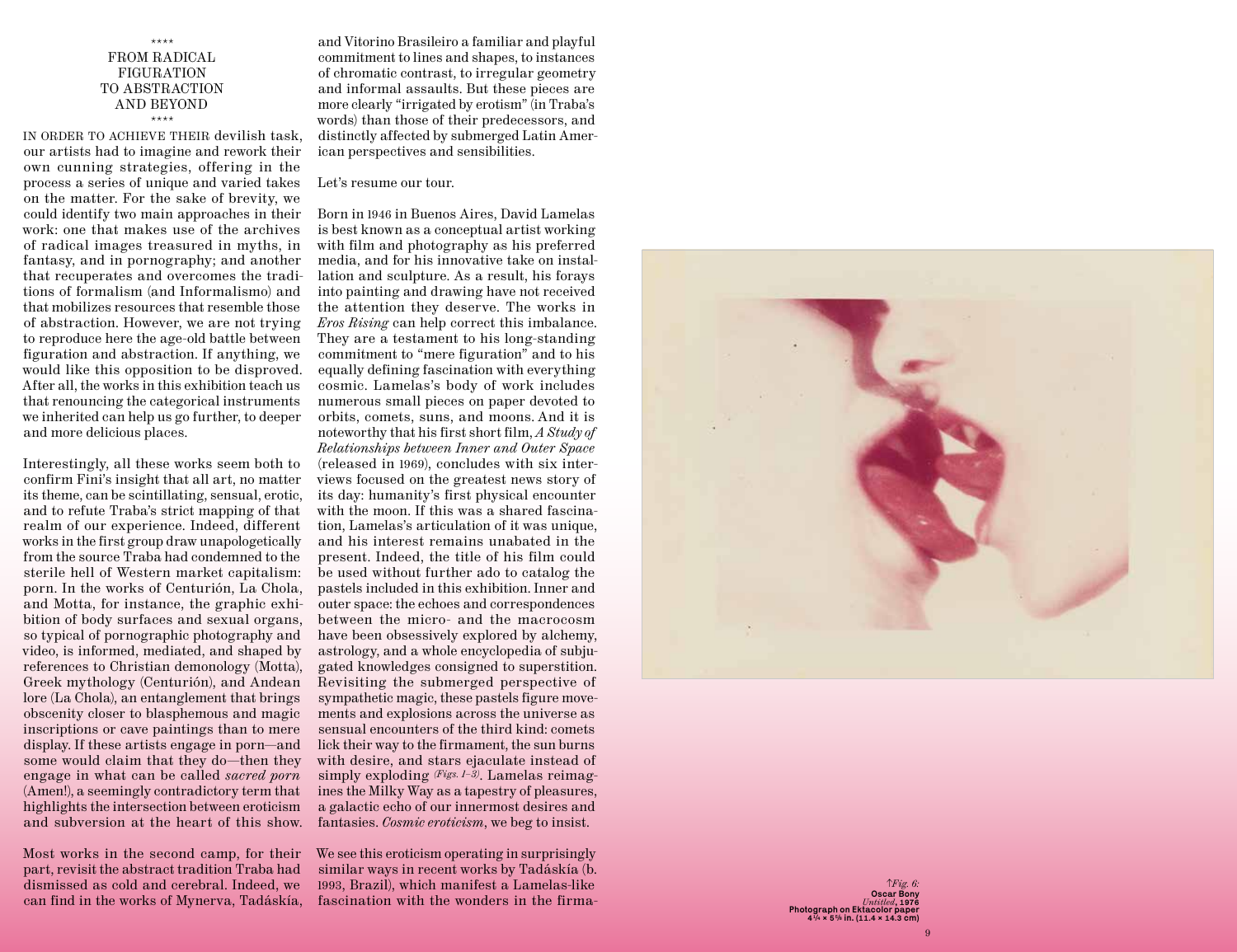

*↑Fig. 7:* Carmelo Carrá *Untitled*, 1968 Marker on paper 81/2 <sup>×</sup> 61/2 in. (21.6 × 16.5 cm)

ment and the force of the elements *(Fig. 4)*. The correspondences do not stop there, though. They reverberate through the titles— *La luna creciente* (The Crescent Moon, 2022), *Quick Journey Night* (2022)—and vibrate in the choice of materials: Tadáskía makes abun dant use of pastels, to which she occasionally adds pencil and nail polish, for extra shine. All these echoes point to a deeper rapport in intent: both artists seem determined to bring the stars closer to us, or, better, to reveal a sometimes-forgotten intimacy. Tadáskía took this task literally when, in *Vestindo Estrelas*  (Wearing Stars, 2019), she fulfilled the dream of favelada writer Carolina Maria de Jesus of wearing a gown that captured the deep dark dance of the constellations.11 The polyptych *a date there (I–VI)* (2022), in *Eros Rising*, expands on this wavelength. Inspired yet again by the skies, it is part of a series of "movements" the artist chooses to tell apart using numbers. It presents different celestial bodies landing on irregular pieces of recycled paper in earthy tones that go from beige to terracotta; a mate rial encounter of apparent opposites that expresses the ultimate coexistence of Orum (the spiritual world) and Aiê (the physical world) in Yoruba cosmology.

The celestial bodies in Lamelas's and Tadáskía's work find a series of earthly echoes throughout this exhibition. Luso-Brazilian artist Artur Barrio (b. 1945, Portugal), much like Lamelas, is known more for his performances and conceptual pieces, in which he employs unconventional materials such as toilet paper, coffee, blood, or meat. Born out of an intense relationship with the ocean, with frequent references to diving, sea crossing, and shipwreck, Barrio's work often presents the body fragmented, decayed, transformed into fluids, immeasurable. If this appreciation of elements doomed to decompo sition seems antithetical to the exaltation of infinity offered by Lamelas, the work included in this exhibition will prove us wrong. Aptly titled *Composição erótica* (Erotic Composition, 1967), this rare drawing intersects rounded and straight lines to create a vision that pays tribute to both landscape painting and geometric abstraction *(Fig. 5)*. Circles, trian gles, and ovals overlap with fishes, trees, half-moons, and suns, in what constitutes a graphic snapshot of the ancient belief in the correspondences that tied the whole universe together, connecting the microcosm of the

human body with its earthly home and the macrocosm of the skies and beyond. As the title declares and the drawing confirms, this cosmic connection is eminently sensual and sexual: a body floating on the ocean, between the deepness of the sea and the deepness of the sky, involves, and summons, the elements of all kinds and classes the universe offers as gifts. It works, then, as a redemption of sorts, canceling moral and aesthetic valuations and hierarchies. In Barrio's world, in the world of eroticism, fish and blood and meat are as precious as stardust.

In our descent from the inscrutable heights of the universe to the lower meanderings of more earthly beings, we must now focus on a series of artists who have worked in intimate contact with the human figure. Or with frac tions of it.

The tongues in the prints *Untitled* and *El beso*  (The Kiss, both 1976), by Oscar Bony (1941–2002, Argentina), insinuate foreplay, or an insistent and suspended mating call *(Fig. 6)*. A mating call that demands precaution. Indeed, while the open mouths appear to promise a sweet escape, the loud red and pink shades of the tongues, and the even louder rouge on the lips, which are in dramatic contrast to the teeth, forebode turbulence and danger. These mouths are adorned to spectacular heights, as when we say *dressed to kill*. And yes, killing is definitely not out of the question here. And neither are aggression or violence. Bony's acknowledgment of the close ties and complic ities between Eros and Thanatos takes the form of a nod to one of their more appealing embodiments in mass culture: Dracula, the irresistible vampire, particularly as he was portrayed by F. W. Murnau in *Nosferatu* (1922). Indeed, the stark contrasting colors, the clash between shocking red and pink and grainy white, evoke the ominous atmosphere of German Expressionism and the even more ominous climate of Argentina in 1976, the year these photographs were produced (and imme diately seized by the police).<sup>12</sup>

A decade earlier, Argentine painter Carmelo Carrá (b. 1945, Italy) was able to explore lighter tones. Known for lurid portraits in which Pop reaches its lysergic apotheosis, Carrá has consistently aimed at decomposing his figures through misplacements, distortions, and multiplications that, more than effacing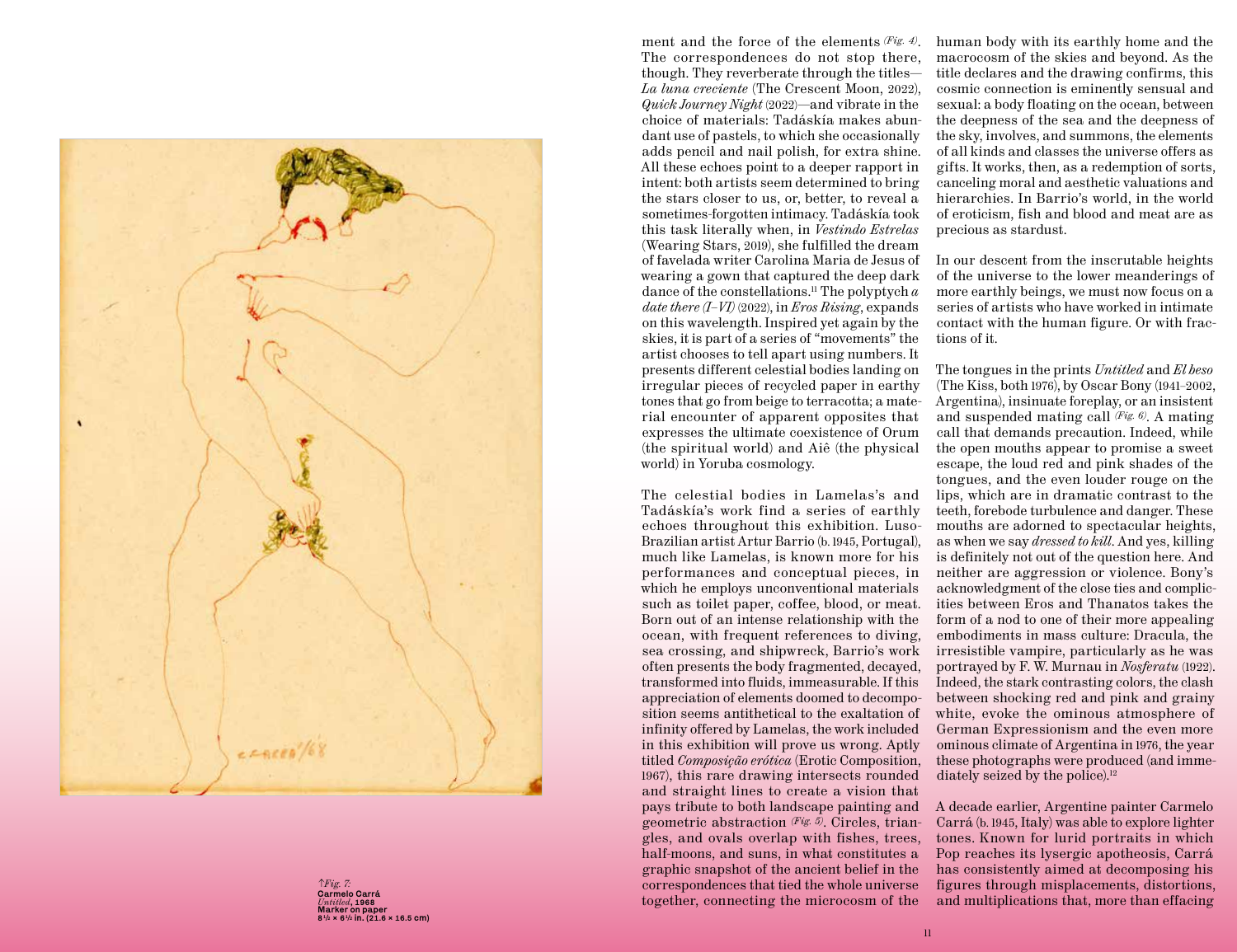





*↑Fig. 8:*<br>Feliciano Centurión<br>*Untitled*, n.d.<br>Graphite on paper<br>8¼ × 5% in. (21 × 14.9 cm)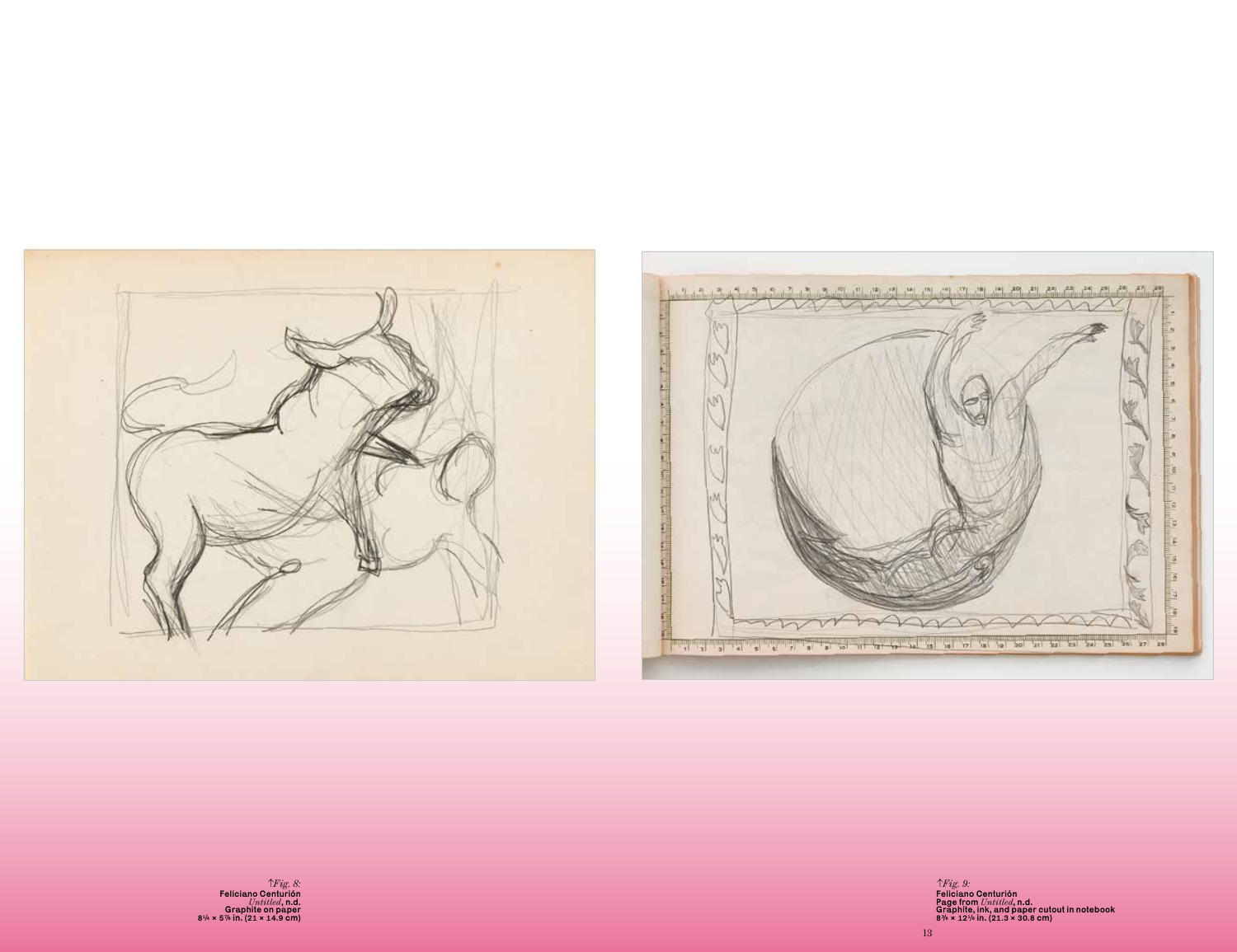the human form, seem determined to reveal its hidden potentialities. Poet Aldo Pellegrini has called these puzzle-like compositions "documents to the instability of the visible," adding that they limit themselves to present the real world as seen by someone without prejudices.13 This apparent lack of prejudices is particularly pronounced in the untitled drawing from 1968 presented in this exhi bition *(Fig. 7)*. A figure stands naked, holding their crotch. If their testicles and mustache could lead us to a prejudiced reading dictated by existing gender norms, any conclusion is suspended by the position of their feet, insin uating a pair of invisible high heels. What is more, the self-serviced pleasure they seem to be deriving from touching their parts is inextricable from the act of concealing them: masturbation becomes disavowal; the signs of masculinity lost in the Mount of Venus adumbrated by their pubic hair. The opening produced by the left arm completes the picture of instability; the upper belly draws a safety pin of sorts as a last barrier against the pervasiveness of the background.

Open and floating bodies are also the terrain of Feliciano Centurión (1962–1996, Paraguay). Centurión is best known for his knitting, blankets, and embroidered prayers, works that writer Ticio Escobar locates in the later phases of his production.14 But there's also a first phase, in the mid-to-late '80s, when Centurión worked on paper—using either acrylic or ink, graphite or marker—creating compositions mostly in black, white, and gray that present shadowy silhouettes and chalk outlines somehow reminiscent of Henri Matisse. *Eros Rising* presents two of these untitled and undated sketches: one situates Adam and Eve in a whirlwind of lines, fish, and birds, and the other represents a sexual encounter between a bull and a woman *(Fig. 8)*. The latter reference is likely the origin story of the Minotaur, as told, again, by Ovid: the lovers depicted are very probably Pasiphaë and the snow-white bull promised to Neptune. And if this is the case, we would then be witnesses to the maculate concep tion of one of the leading characters of the *Metamorphoses*. Centurión's fascination with Olympian mythology is further confirmed by a graph sketchbook also in the exhibition *(Fig. 9)*. References to gods, heroes, and monsters abound in its pages, from the birth of Athena to the voyage of Ulysses and his

encounter with the Sirens. Centurión milks all of them for their erotic content, as if myth has opened up for him the possibility of an unprejudiced and fantastic exploration of the human body and its desires.

The work of Carlos Motta (b. 1978, Colombia) is another example of creative dialogue with long-standing mythologies, although the pantheon he revisits—and desecrates—is mostly Christian. Through archaeological gestures, fabricated historical reconstruc tions, and a rigorous engagement of different archives, Motta has built a critical genealogy of our colonial morality while offering clues to the many truncated futures buried in Latin American cultures. In 2019, Motta presented the installation *We The Enemy*, which consists of forty-one bronze sculptures based on repre sentations of the devil drawn from art history. This wicked ensemble offers a glimpse of the prejudices and fears that structure the Catholic moral imagination (and its ensuing repressive ordering of society). Those given to sensual pleasures, especially those deemed *contra natura*, fall very clearly on the side of the diabolic and become *the enemy*, a posi tion Motta reclaims with queer conviction, embracing the sexy aura of insurgence. The piece presented in *Eros Rising* is part of the series of demons Motta drew as a warmup for his final installation *(Fig. 10)*. This particular devil offers his sympathy to the *jouissance*  found in body transformation, specifically the transformations explored by dissident sexual subcultures. Flaunting a set of inflamed testi cles and a monstrous penis (silicone injection gone awry?), the ultimate fallen angel intrigues and seduces more than terrifies.

Body modification became embodied expe rience in a recent work by Wynnie Mynerva (b. 1993, Peru). *Closing to Open* (2021) includes a video recording of a medical procedure in which the artist had a doctor "close" their vagina in order to "open" their nonbinary iden tity. This action was the last step in Mynerva's ongoing affirmation of sexuality and sexual pleasure, through which they sought to ques tion existing norms and expand the limits of what's imaginable and doable. Mynerva's work may be the most blatantly sexual of all the artists in *Eros Rising*, but their pieces make clear that a sex-positive stance can go hand in hand with a critical examina tion of sexual hierarchies and conceptions. Thus, while embracing some skins and signs



*↑Fig. 10:* Carlos Motta *Untitled*, from the series *We The Enemy*, 2019 Colored pencil and watercolor on paper 9 × 12 in. (22.9 × 30.5 cm)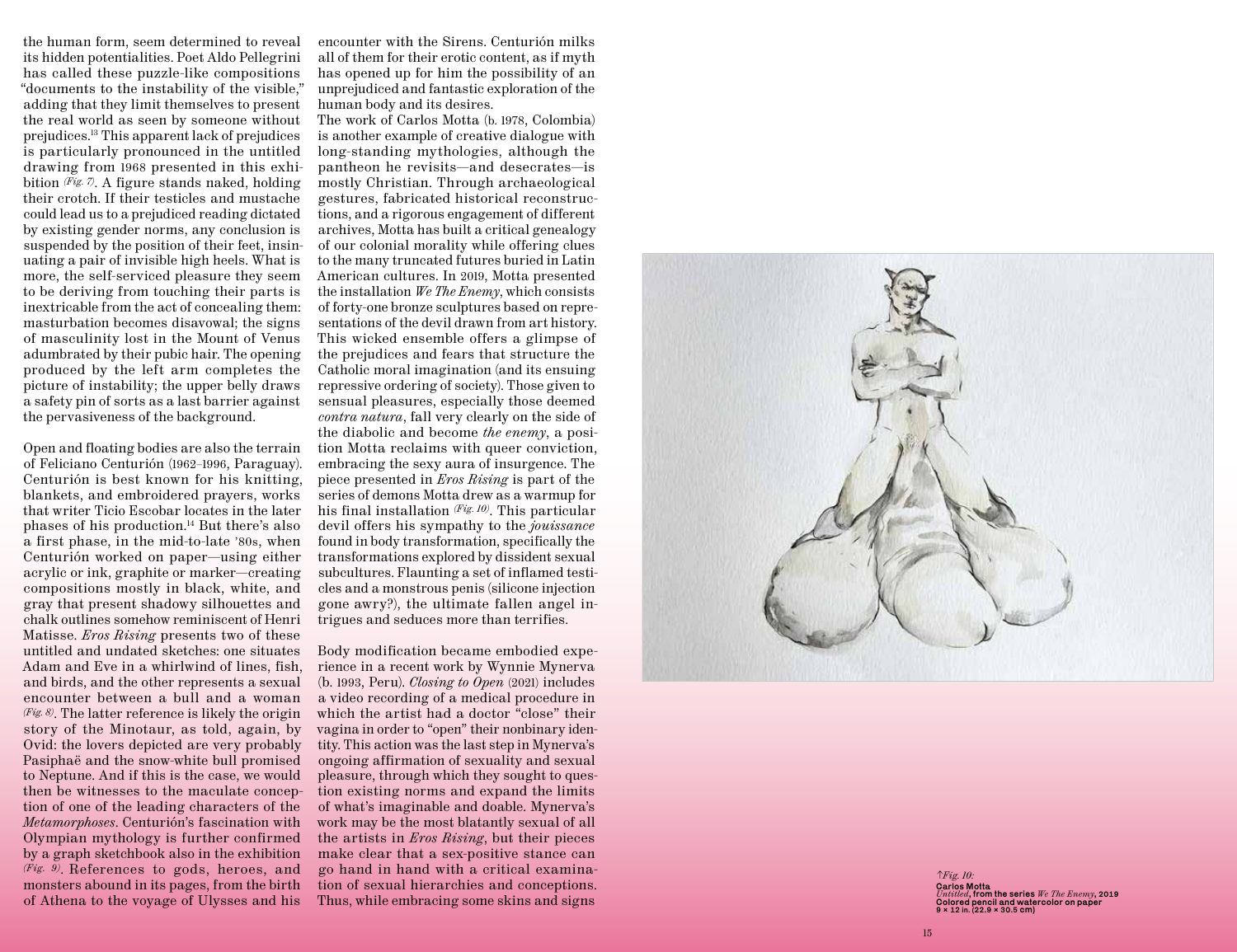

*↑Fig. 11:* Wynnie Mynerva *Formas de alargar un pene* (Ways to Enlarge a Penis), 2021 Watercolor on paper<br>381/4 × 291/2 in. (97 × 75 cm)

historically associated with women, Mynerva, like their mythological counterpart, sover eignly rejects all connotations of weakness, delicacy, and tenderness. More warrior than muse, they seem to attack the canvas with strokes of fantasy, creating in the process dazzling objects of desire. Tasty to the eye to the point of edibility, their exuberant pieces present humanoid bodies in all shades of pink, orange, and red romping around in torrid scenes infused with a voracious eroticism that echoes the effervescence of Lam's jungles and the devouring violence of the mythic Maenads. Indeed, in *Formas de alargar un pene* (Ways to Enlarge a Penis, 2021), the watercolor in this exhibition, we encounter a subversive reimagining of the potentialities of the penis and of its typical location, and raison d'être, in the sexual scene *(Fig. 11)*. By creating insur gent images, Mynerva founds new myths with the power of informing emancipatory ways of living together.

In similar fashion, La Chola Poblete (b. 1989, Argentina) updates Andean mythology to develop her own subversive narratives. Her compositions present an enigmatic coexis tence of characters and forms, and a stunning command of color balance, which pushes to the front a series of black traces and silhou ettes. Her pieces are somehow reminiscent of the cave paintings in Lascaux or in the Cueva de las Manos in Patagonia, and, just like their parietal forebears, they encourage us to dispel exhausted oppositions (such as low vs. high) to be able to sense the presence of an unearthly dimension in experiences, contacts, and materials that our colonial modernity has consistently put down and chastised as base and uncivilized. This exal tation is achieved by marrying episodes from her everyday life with signs and symbols that update ancient mythograms, thus evoking Indigenous origin stories and cosmic beliefs *(Fig. 12)*. "They are my love stories, representa tions of pain," she explains, "but also a new version of civilization, based on the language of the territories of us Indigenous peoples, who are still here and won't be further invisibilized."15 The painfully personal opens up to a shared, revitalized culture, and then to the cosmic and the spiritual.

This road is well known to Castiel Vitorino Brasileiro (b. 1996, Brazil), who has developed her artistic work by combining her practice

as a psychologist with studies on the cosmovision and spirituality of the Bantu people, her ancestors from the Atlantic coast of Central Africa *(Fig. 13)*. Investigating healing as a provisional state of alignment between the numerous lives that simultaneously compose a person, Vitorino Brasileiro creates perfor mances, installations, videos, texts, and works on paper. In her practice, while she challenges the arbitrariness and violence of colonial social categories, she creates spaces and times for building freedom. Among her works, we should mention her outstanding watercolor series of "soma grams," in which, creating almost-abstract fluid forms, she connects the possibility of healing through figuration (as proposed by somatic psychology) with warm motifs that echo representations of sacred beings, sea creatures, chimeras, and plants. More recently, her works on paper have included very graphic drawings and writings with charcoal and pastel, as in her romantic-erotic watercolors, with straightforward titles in Spanish, *Me basta mirarte para enamorarme otra vez* (It's Enough for Me to Look at You to Fall in Love Again) or *Mírame, solo mírame*  (Look at Me, Just Look at Me), from 2021. In both Vitorino Brasileiro's and La Chola's work, then, eroticism emerges as a crossroads between freedom, insurrection, pleasure, and the sacred.

#### \*\*\*\*\* EROS (UP)RISING: A FANTASTIC EROTIC ECOLOGY \*\*\*\*\*

ENCORE. *EROS RISING* PRESENTS a selection of works fueled by a form of erotic imagina tion in which the sensual contact between individuals is not at the center, nor at the front. This relocation and transvaluation entails a reframing of eroticism in which the human body is not the leading man (pun intended). In the exhibited pieces, human bodies, when present, are shown in fragments, or so deeply distorted, merged, interlocked, or expanded that they have come to resemble other-than-human forms of life. *Eros Rising*, then, stimulates us to transcend the imag inary limits of what should or could be a human experience. Destabilizing the cate gory "human" and its historical assumptions, the works in this exhibition do not limit their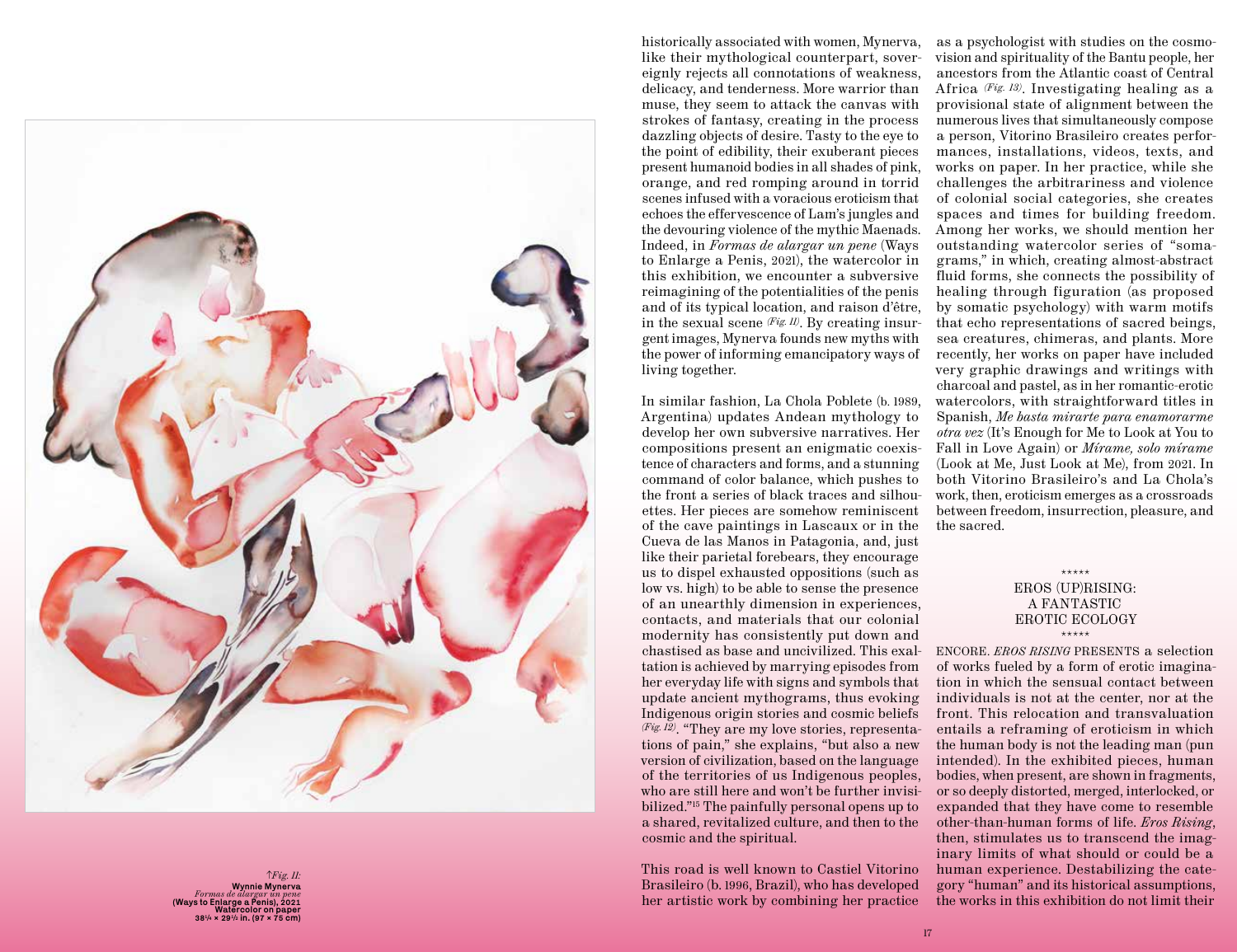endeavors to safe, predictable, and normative modes of imagining the erotic as interac tions within the same "species," engaging, instead, animals, plants, trees, bubbles, rivers, mountains, unnamed beings, and the stars above us. All in a joyful state of ecstatic becoming.

No wonder most of the pieces in the show are not focused on social categorization, identity, or identification and do not work as roads toward a better understanding of the self. Indeed, more than responding to the peren nial "Who am I?" these works are inclined to explore its Deleuzian counterpart. "Who can I become?" they exclaim, a question that opens spaces for disorder, chaos, and transmutation. Eroticism emerges, then, in this exhibition as a field in which what is at stake is not so much *identity* as *becoming*, a becoming that implies contacts, affinities, alliances, and chemical interactions. Along these lines, it could be said that *Eros Rising*, instead of being ruled by an *I*, is populated by multiple conglomerate *we's*, composed not only of subjects or humans but of the lifeforms to which humanity can aspire to belong only if it rejoices in its noncentral status—if it accepts its participation in environments that it does not control. In other words, eroticism is here the key to becoming an element in nature, a link in a chemical chain, a speck of stardust in an ever-changing cosmos. This is exactly what Bataille, Leiris, and Perlongher sensed in ecstasy: the desire to stop being what one is, to break from the prison of our individual and social identities, and, above all, to suspend our identification with the political project known as humanity.

This fantastic ecology of life forms, tumul tuous and anarchic, echoes the "thousands and thousands of blazing microscopic points, dazzling diamonds gleaming microbes" mobi lized by poet Henri Michaux to capture the Dionysian experience, the rupture from the *principium individuationis* that can lead to a sense of universal harmony and to a mystic feeling of unity.16 Or to its opposite, of course, because the self-shattering experienced in eroticism can also be dissolving and destruc tive, a possibility this exhibition has chosen to neglect. Indeed, if the works presented here, and the eroticism they imagine, hover intently close to other experiences of oblivion of the self, they carefully avoid the punk nihilism

of certain forms of dissolution and embrace instead their rapport with shared images of religious trance, ritual intoxication, and other forms of ecstasy that hold a direct line to the tightly guarded precincts of spirituality and to our stubborn penchant for transcendence.

Elemental and deep, these dimensions and potentialities of our Eros are not properly framed by recent theoretical explorations around sexuality, gender, and gender identity. How could they be? Let's not forget the discor dance Perlongher sensed between ecstasy and "the bland rococo" of academic idioms, or his faith in poetry, in its capacity to speak when words fail us. The pieces in *Eros Rising* share a kindred hope. Which is why, in tune with the turbulent depths of eroticism, they neither use nor affirm known social and political catego ries. Au contraire, they subvert and contradict these categories as they carry out their own formal, poetic, and conceptual adventures. In their subversions, they remind us that the erotic experience surpasses the rational codes that order the world; that eroticism has always been much closer to our insurgent, conspiring, and subversive drives than to our conforming and repetitive tendencies; that it is a creative and transformative activity fueled by the same powers of the imagination that lead to the creation of art. It is thus not a flight of fantasy to expect that the visions offered by these artists can help us question established ideas of what bodies are, of what bodies can be, and encourage us to invent afresh our desires and our sensual pleasures, way beyond the limits drawn by European colonial modernity.

The stars have spoken. Spinoza needs another Latin American, this time cosmic, update.

When Eros is rising, we no longer know what a body is capable of.

\*



*↑Fig. 12:* La Chola Poblete *Untitled*, 2022<br>Watercolor and acrylic on paper<br>43¼ × 29½ in. (110 × 75 cm)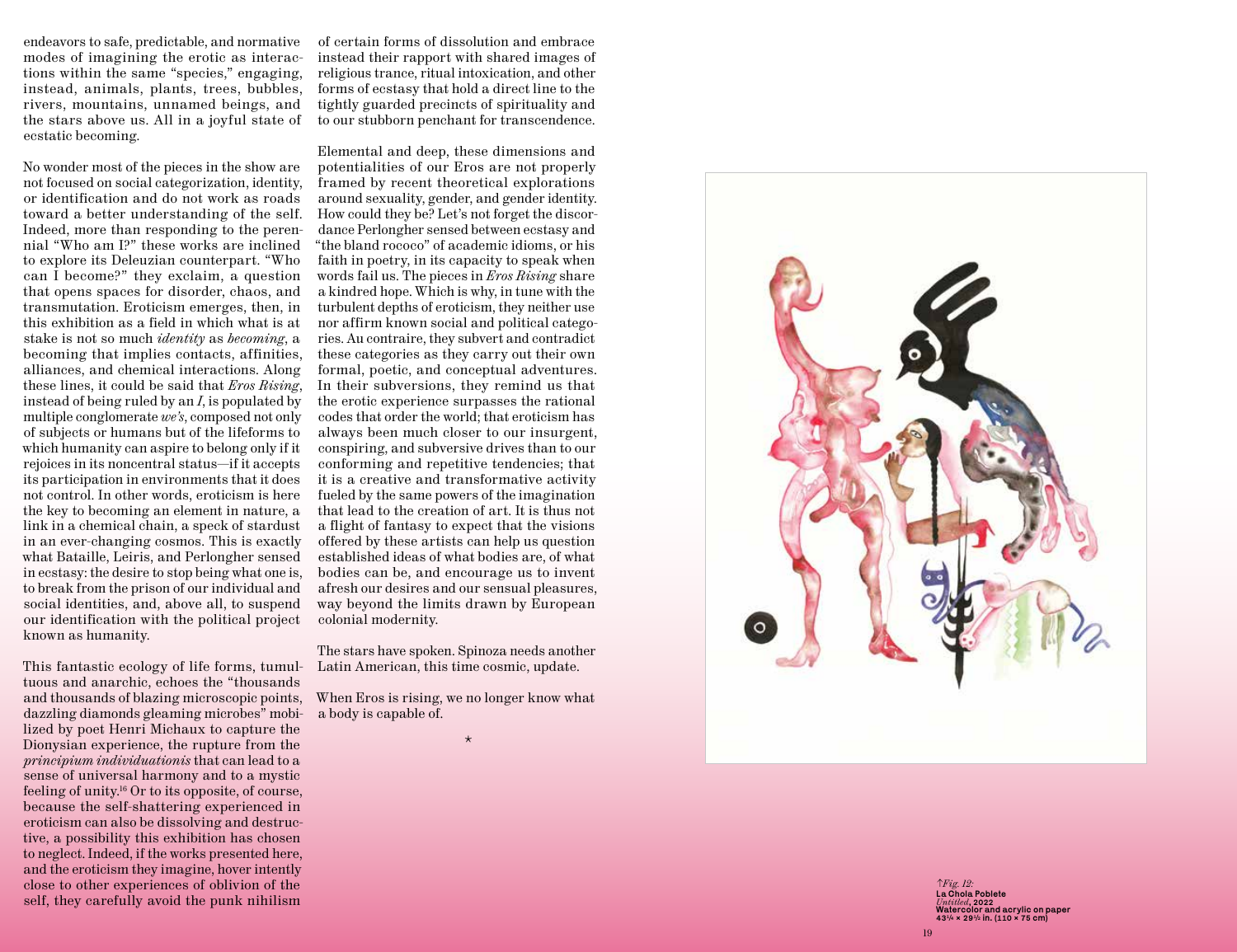

*↑Fig. 13:* Castiel Vitorino Brasileiro *Untitled*, from *Série Júpiter* (Jupiter Series), 2022 Watercolor and charcoal on paper 167/8 <sup>×</sup> 233/8 in. (43 × 59.4 cm)

#### ENDNOTES

1 We use the term *erotic* in the tradition of Georges Bataille, Michel Leiris, Néstor Perlongher, and others to indicate an experience of sensual pleasure, or imagined sensual pleasure, that leaves the body and the spirit in a state of excitement, titillation, and vibrant expansion. While the sexual encounter proper surely counts as one of the prime erotic experiences, there are instances in which creation, contemplation, work, and even dialogue (all of which might involve otherthan-human life) can provoke equally moving, and transforming, states.

2 Ovid, *Metamorphoses*, trans. David Raeburn (London: Penguin Classics, 2004), 5.

3 Leonor Fini, "La pintura como exorcismo," *Mundo Nuevo* 16 (1967): 18. Unless otherwise noted, all translations are by the authors.

4 Marta Traba, "El erotismo y la comunicación," *Zona de carga y descarga*

1, no. 2 (1972): 11.

- 5 Ibid.
- 6 Ibid.
- 7 Ibid.
- 8 Ibid.

9 See Georges Bataille, *Erotism: Death and Sensuality*, trans. Mary Dalwood (San Francisco: City Lights, 1986); and Michel Leiris, *Manhood: A Journey from Childhood into the Fierce Order of Virility*, trans. Richard Howard (Chicago: University of Chicago Press, 1992). 10 Néstor Perlongher, "Poetry and Ecstasy," in *Plebeian Prose*, trans. Frances Riddle (Cambridge, UK: Polity Press, 2019), 154. 11 In her autobiographical bestseller *Quarto de despejo: diário de uma favelada* (Junk Room: Diary of a Favelada) Carolina Maria de Jesus writes that her dream is to wear a dress made of the star-studded sky. Seeking to realize this dream, Tadáskía designed two gowns filled with stars and planets for *Vestindo Estrelas*. She then produced a photographic triptych, posing in pairs with her mother, her aunt, and her grandmother, all of them *wearing stars*, in the series of three pictures.

12 As is well known, March 24, 1976, marked the start of one of the darkest and bloodiest periods in Argentine history. The coup d'état against President Isabel Perón established a civic-military dictatorship that deployed state terror as its key political tool and censorship as a strategy to shift the moral and cultural climate in the direction of a Catholic conservatism. Bony exhibited some photographs from this series at Galería Artemúltiple in Buenos

Aires, but while he was trying to sell some copies at his house the police broke in and seized part of the material on the grounds that it was pornographic. After this incident, and the criminal charges he had to face, Bony decided to leave Argentina.

13 Aldo Pellegrini, "El mundo de Carmelo Carrá," in *C. Carrá: gouaches-dibujos-pinturas* (Santiago, Chile: Galería Central de Arte, 1971), 2.

14 Ticio Escobar, "The Strongest Thread," in Aimé Iglesias Lukin and Karen Marta, eds., *Feliciano Centurión* (New York: Americas Society, 2020), 17–26.

15 Silvio Lang, "Mauricio 'La Chola' Poblete presenta su muestra 'Tenedor de hereje,'" *Página 12*, June 11, 2021.

16 Henri Michaux, *L'infini turbulent* (Paris: Gallimard, 1994), 2.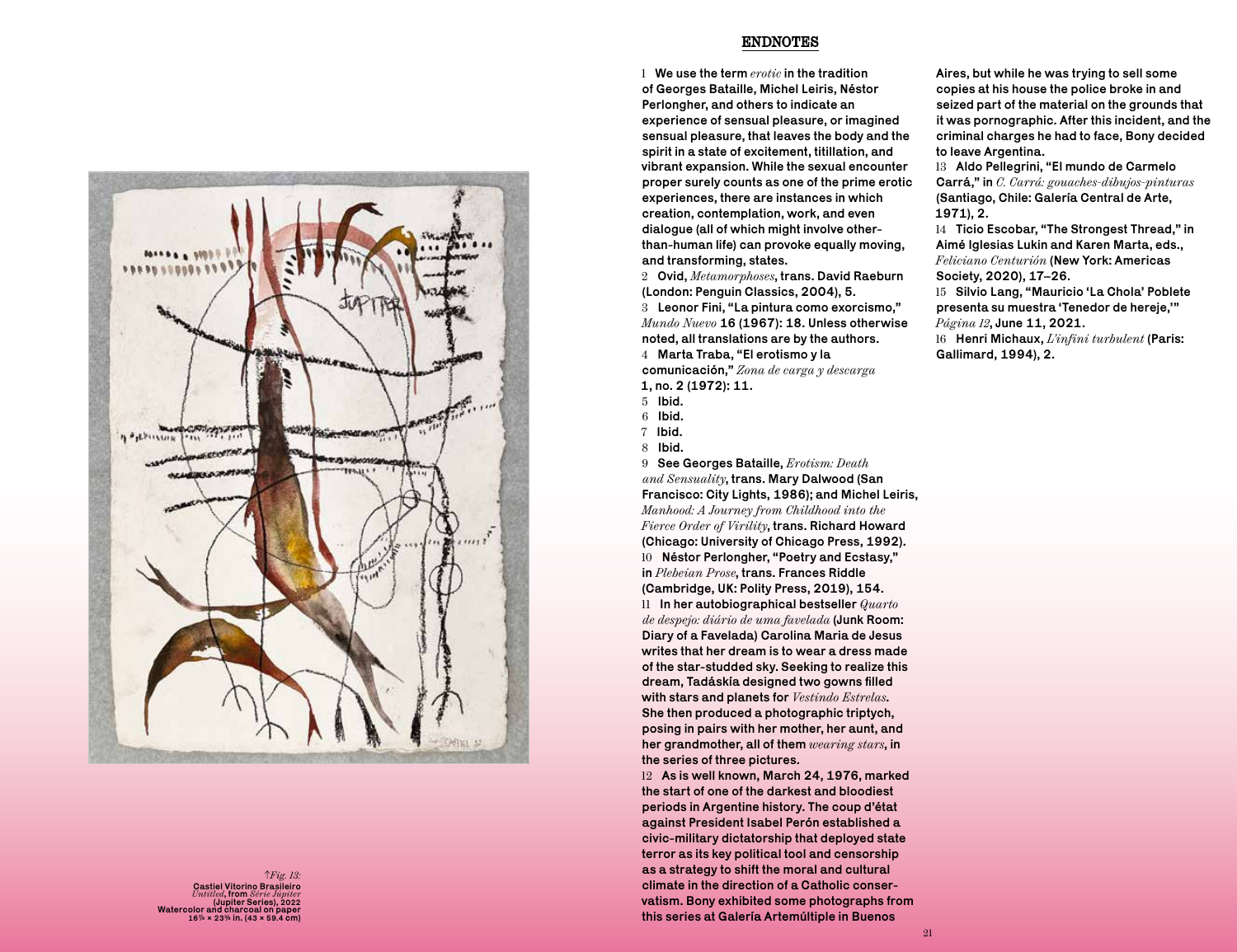#### EXHIBITION CHECKLIST

#### Artur Barrio

*Composição erótica* (Erotic Composition), 1967 Graphite on paper  $12\% \times 8\%$  in.  $(31.4 \times 22.5$  cm)

#### Oscar Bony

*El beso* (The Kiss), 1976 Exhibition print  $4\frac{1}{4} \times 5\%$  in. (11.4 × 14.3 cm)

#### Oscar Bony

*Untitled*, 1976 Exhibition print  $4\frac{1}{4} \times 5\%$  in. (11.4 × 14.3 cm)

#### Carmelo Carrá

*Untitled*, 1968 Marker on paper  $8\frac{1}{2} \times 6\frac{1}{2}$  in. (21.6  $\times$  16.5 cm)

#### Feliciano Centurión

*Untitled*, n.d. Graphite on paper  $8\frac{1}{4} \times 5\%$  in.  $(21 \times 14.9$  cm)

#### Feliciano Centurión

*Untitled*, n.d. Graphite on paper  $8\frac{1}{2} \times 11$  in.  $(21.6 \times 27.9$  cm)

#### Feliciano Centurión

*Untitled*, n.d. Graphite, ink, and paper cutout in notebook  $8\frac{3}{8} \times 12\frac{1}{8}$  in.  $(21.3 \times 30.8$  cm)

#### David Lamelas

*Amanecer* (Dawn), ca. 2014 Pastel and pencil on paper  $13\frac{1}{8} \times 19\frac{1}{2}$  in.  $(33.3 \times 49.5$  cm)

#### David Lamelas

*Untitled*, 2014 Pastel on paper  $14\frac{1}{8} \times 20$  in.  $(36 \times 51$  cm)

#### David Lamelas

*Untitled*, 2014 Pastel on paper  $17\frac{1}{4} \times 12\frac{3}{16}$  in.  $(43.8 \times 31$  cm)

#### David Lamelas

*At Sunrise*, 2015 Pastel and pencil on paper  $20 \times 14\frac{1}{8}$  in. (51 × 36 cm)

#### David Lamelas

*Lluvia de estrellas* (Meteor Shower), 2015 Pastel and pencil on paper  $20 \times 14\frac{1}{8}$  in. (51 × 36 cm)

#### David Lamelas

*On the Moon, Crash of Light,* 2015 Pastel and pencil on paper  $20 \times 14\frac{1}{8}$  in. (51 × 36 cm)

#### Carlos Motta

*Untitled*, from the series *We The Enemy*, 2019 Colored pencil and watercolor on paper  $9 \times 12$  in.  $(22.9 \times 30.5$  cm)

#### Wynnie Mynerva

*Formas de alargar un pene* (Ways to Enlarge a Penis), 2021 Watercolor on paper  $38\frac{1}{4} \times 29\frac{1}{2}$  in.  $(97 \times 75$  cm)

#### La Chola Poblete

*Untitled*, 2022 Watercolor and acrylic on paper  $43\frac{1}{4} \times 29\frac{1}{2}$  in. (110 × 75 cm)

#### Tadáskía

*a date there (I–VI)*, 2022 Dry pastel, charcoal, and spray paint on paper Six drawings: approx.  $12 \times 16$  in.  $(4.7 \times 6.3$  cm) each

#### Castiel Vitorino Brasileiro

*Díptico Um* (Diptych One), from the series *Boa Morte* (Good Death), 2022 Charcoal and oil pastel on paper  $27\frac{1}{2} \times 18\%$  in. (70  $\times$  48 cm) each

All works from the collection of the Institute for Studies on Latin American Art (ISLAA)

#### ABOUT THE ARTISTS

Artur Barrio (b. 1945, Portugal) is a Luso-Brazilian artist whose wide-ranging conceptual work in photography, film, performance, and installation embraces ephemerality and political critique. A pivotal figure of action art and conceptualism in Brazil, he has often employed participatory strategies and nontraditional materials to merge art and everyday life. Foundational pieces such as *Situações* (Situations, 1970) and *Livro de carne* (Book of Meat, 1978) conveyed a distrust in the value of the art object and pointed explicitly to the violence and oppression sanctioned by Brazil's decades-long military dictatorship. Barrio's work has been the subject of many exhibitions, including the 2018 retrospective *Artur Barrio: Experiencias y situaciones* at the Museo Nacional Centro de Arte Reina Sofía, Madrid.

Oscar Bony (1941–2002, Argentina) was an Argentine artist whose work ranged from painting to film, and who achieved renown as a photographer later in life. His early conceptual works included *60 metros cuadrados y su información* (60 Square Meters and Its Information, 1967) and *La familia obrera* (The Working Family, 1968), for which he installed three family members on a platform at Buenos Aires's Instituto Di Tella, testing the limits of what could be considered art. His later photographs explored taboo subjects such as sexuality and violence, and embraced experimental techniques. His work was presented in the solo exhibition *Oscar Bony: El mago* at the Museo de Arte Latinoamericano de Buenos Aires in 2008.

Carmelo Carrá (b. 1945, Italy) is an Italianborn Argentine artist whose vibrant, pulsating paintings meld surreal imagery with a Pop sensibility. Making use of a saturated color palette, thick outlines, and optical effects, his work has drawn from the realms of dreams and popular culture, encompassing psychedelic and figurative styles. Carrá's work has been shown at Galería Central de Arte in Chile, among other institutions, and belongs to the collections of the Museo Nacional de Bellas Artes in Buenos Aires, the Museo de Arte Moderno de Buenos Aires, and the Bibliothèque nationale de France in Paris.

Feliciano Centurión (1962–1996, Paraguay) was born in San Ignacio de las Misiones, Paraguay, in 1962 and settled in Argentina in 1974. Celebrated for his introspective work, he is best known for his embroidered and painted textiles that engaged with folk art and queer aesthetics, produced using repurposed cloth and often embellished with diaristic phrases. Centurión was part of the group of artists associated with the gallery of the Cultural Center Ricardo Rojas at the University of Buenos Aires in the 1990s and represented Paraguay in the fifth Havana Biennial in 1994. His first retrospective in the United States, *Feliciano Centurión: Abrigo*, was presented at Americas Society in New York in 2020.

David Lamelas (b. 1946, Argentina) is a key figure in the history of conceptual art and experimental film. Comprising film, video, performance, photography, sculpture, installation, and drawing, his complex practice excavates the viewer's perception and critically assesses the mechanisms of cultural production. Central to Lamelas's oeuvre is the notion of time and what people make of it. His work has been the subject of several solo exhibitions, including *David Lamelas, Extranjero, Foreigner, Étranger, Ausländer* at the Museo Tamayo, Mexico City, and the Museo de Arte Latinoamericano de Buenos Aires (2006), and *Time as Activity: David Lamelas* at the Hunter College Art Galleries, New York (2021).

Carlos Motta (b. 1978, Colombia) documents the social conditions and political struggles of sexual, gender, and ethnic minority communities in his multidisciplinary art practice, challenging normative discourses through acts of self-representation. As a historian of untold narratives, Motta is committed to in-depth research into postcolonial subjects and societies. His work encompasses video, installation, sculpture, drawing, web-based projects, performance, and symposia, and has been the subject of solo exhibitions at the New Museum, New York (2012); the Röda Sten Konsthall, Gothenburg (2015); and the Museo de Arte Moderno de Medellín (2017).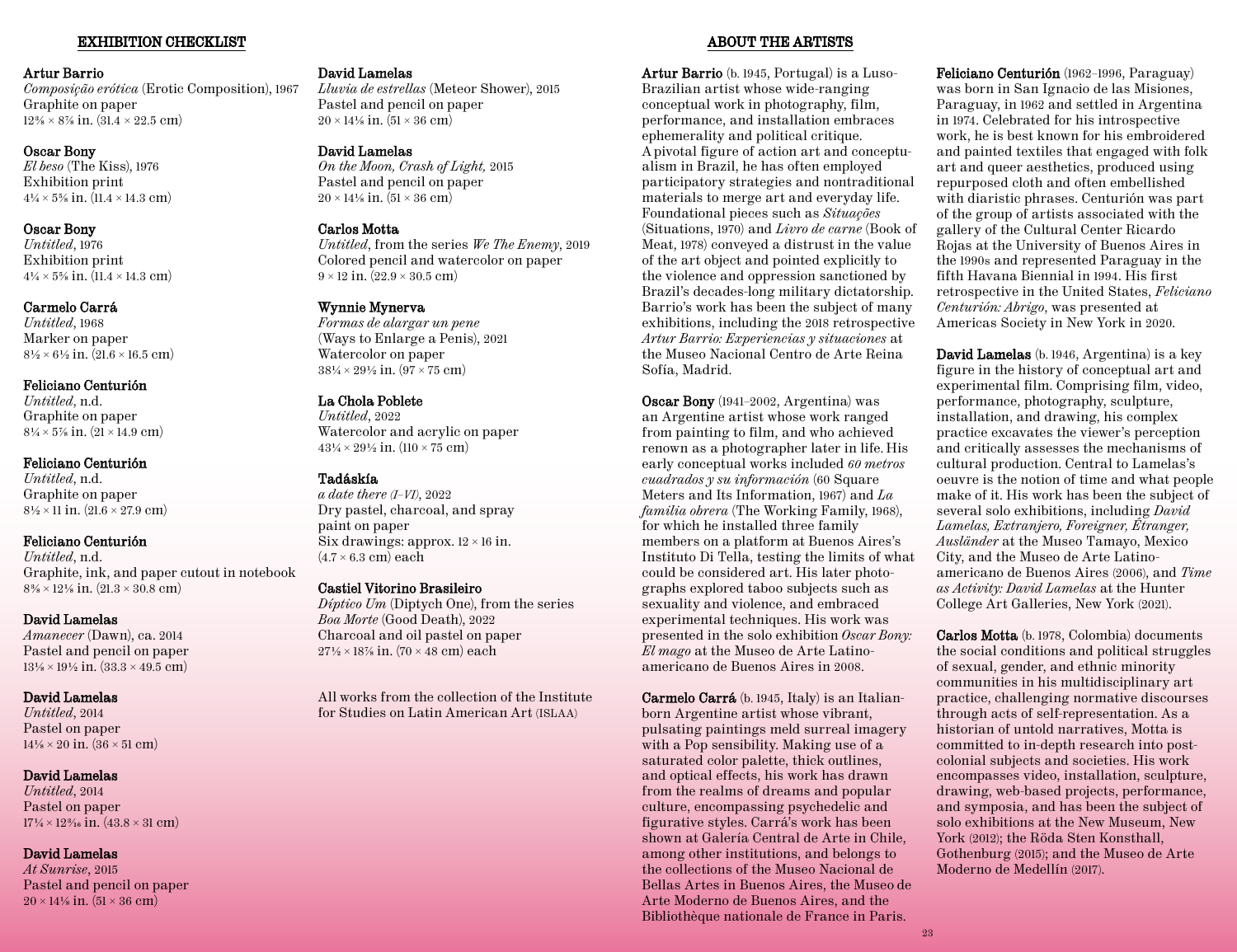Wynnie Mynerva (b. 1993, Peru) lives and works in Lima. Taking the form of sumptuous paintings of abstracted figures, their work centers around gender politics, queer aesthetics, and feminine desire, exploring the dichotomy between masculine and feminine in patriarchal society. Mynerva studied the history of art at the Universidad Nacional Mayor de San Marcos and fine arts at the Escuela Nacional Superior Autónoma de Bellas Artes del Perú. They have participated in residencies at Fountainhead in Miami, Uberbau in São Paulo, and AMIL in Lima, and have had recent solo exhibitions at Galería Ginsberg in Lima (2019), the Museo Amano in Lima (2020), and LatchKey Gallery in New York (2021).

La Chola Poblete (b. 1989, Argentina) is a multidisciplinary artist who works in performance, video, photography, painting, and drawing. She studied visual arts at the Universidad Nacional de Cuyo. Her work addresses the dilemmas of her mestiza heritage, focusing on the figure of the chola, a cultural identity in which the tensions inherent to the Indigenous population—labor exploitation, social marginalization, aesthetic exoticization, commercial circulation—similarly come to the fore. Based in the critical use of stereotypes, her practice presents a sophisticated queer imaginary capable of putting cultural paradigms and gender taxonomies in crisis. Her work has been included in shows at the Centro Cultural San Martín, Buenos Aires (2018); Museo Carlos Alonso, Mendoza (2019); Pasto Galería, Buenos Aires (2021); the Museo Udaondo, Luján (2021); the Centro Internacional de las Artes José de Guimarães, Portugal (2022); and the Museo de Arte Moderno, Buenos Aires (2022); among other venues.

Tadáskía (b. 1993, Brazil) is an artist and writer based in Rio de Janeiro and São Paulo. Her work in drawing, photography, installation, and textile mobilizes stories, geographies, and the material and immaterial relations that can arise between the world and living things. Through her practice, she seeks to elaborate the visible and invisible experiences of the Black diaspora, resulting from both familiar and unusual encounters. Tadáskía has

exhibited her work at the Museu de Arte do Rio, the Paço Imperial, and the Escola de Artes Visuais do Parque Lage in Rio de Janeiro; the Framer Framed in Amsterdam; and Sé Galeria, Pivô, Auroras, and the Museu de Arte Moderna in São Paulo.

Castiel Vitorino Brasileiro (b. 1996, Brazil) develops survival and healing strategies for bodies in constant flight, those of the Black and trans populations targeted by a state-sanctioned politics of death. Based on practices adopted from psychology and Afro-Brazilian syncretic religions, her work looks to resignify traumas and turn them into instruments of self-care, fostering freedom from the violence of procedures authorized by state and capitalist health systems. Her practice also involves organizing collective situations for the purpose of sharing healing practices. Recently, Vitorino Brasileiro's work has been presented at Galería Homero Hassena, Vitória, Brazil (2019); the Berlin Biennale for Contemporary Art (2020); and the Hessel Museum of Art, Annandale-on-Hudson, NY (2021).

#### ABOUT THE CURATORS

Mariano López Seoane is a writer, researcher, and curator based in Buenos Aires and New York. He is currently the director of the Graduate Program on Gender and Sexuality at Universidad Nacional de Tres de Febrero in Argentina. He also teaches Latin American literature, cultural studies, and queer studies at the Department of Comparative Literature at New York University. López Seoane has curated and coordinated public programs for the Museo de Arte Latinoamericano de Buenos Aires, the Museo Nacional de Bellas Artes, the Buenos Aires International Book Fair, and Art Basel Cities. He has written extensively on contemporary Latin American literature and arts, focusing on the cultures of sexual and gender dissidents in the Americas, Latin American instances of queer studies and queer activism, and figurations of drug culture and drug-related violence in Latin American narrative, film, and visual arts. His publications include the volume of essays *Donde está el peligro. Estéticas de la disidencia sexual* (2022) and the novel *El regalo de Virgo* (2017).

Bernardo Mosqueira is a curator and writer based in New York and Rio de Janeiro. He is the ISLAA Curatorial Fellow at the New Museum. He is also the founder and artistic director of Solar dos Abacaxis, an institution for experimentation in art, education, and social transformation in Rio de Janeiro. Since 2011, he has directed Premio FOCO ArtRio, a national award for emerging artists. Mosqueira previously organized the performance festival Venus Terra and worked as a curator at Galeria de Arte Ibeu. Mosqueira has been curating exhibitions, editing books, teaching, and contributing texts to art publications since 2010, was awarded the Premio Lorenzo Bonaldi in 2017, and cofounded Fundo Colaborativo, the first emergency fund for artists in Brazil, in 2020. His recent exhibitions include *Miriam Inez da Silva* at the Museu Nacional da República, Brasília (2021); *Castiel Vitorino Brasileiro: Eclipse* at the Hessel Museum of Art in Annandale-on-Hudson, NY (2021); and *Daniel Lie: Unnamed Entities* at the New Museum, New York (2022).